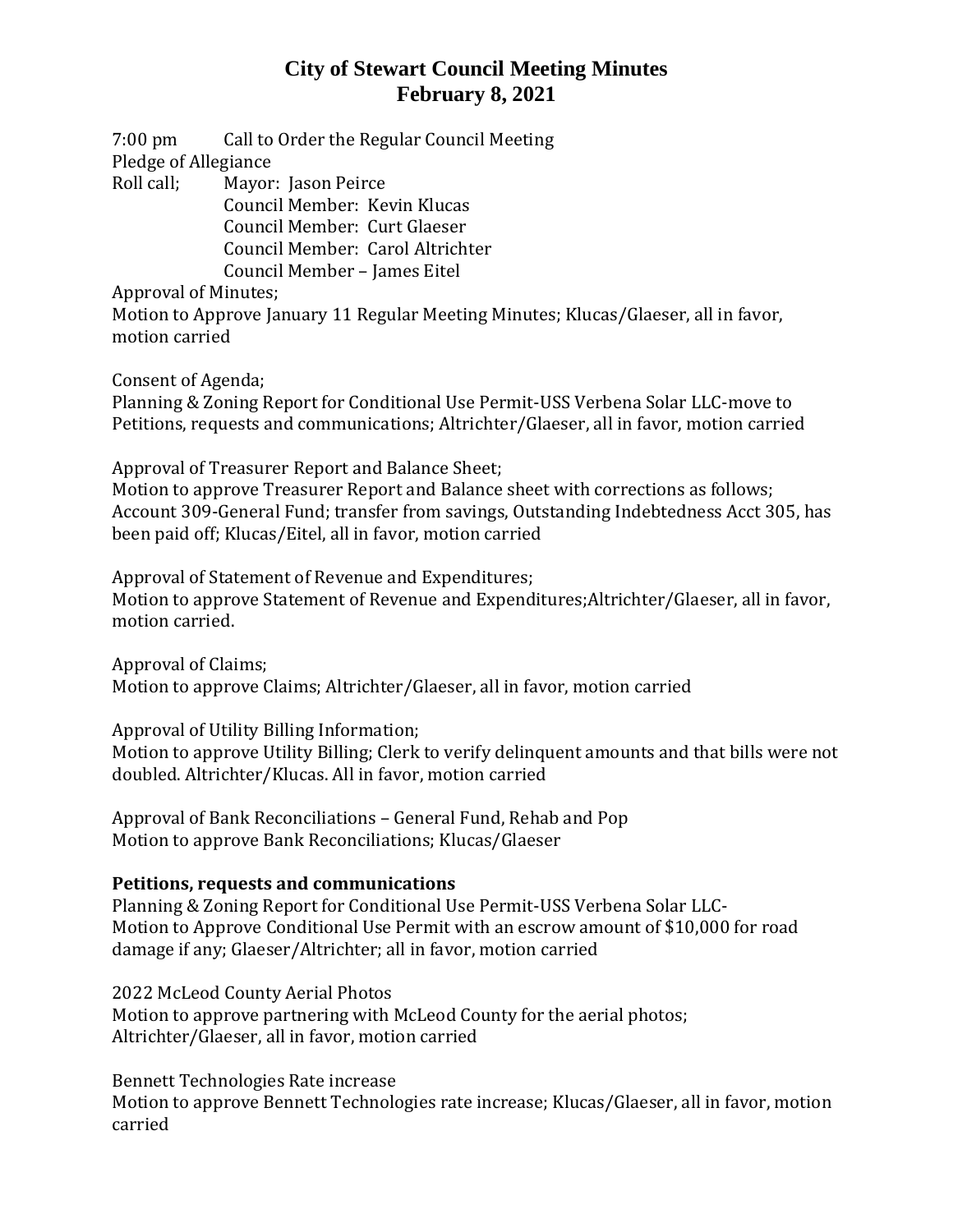# **City of Stewart Council Meeting Minutes February 8, 2021**

Documentation regarding \$272,502.49 Deposit from June Motion to correct the deposit of \$272,502.49 from the General Checking to the General Savings;Klucas/Glaeser, all in favor, motion carried

Motion to transfer 6,115.00 from General to Capital Investment. Eitel/Glaeser, all in favor, motion carried

### **Ordinances and Resolutions;**

Resolution No 2021-10 – Approval of Signature Powers Motion to approve Resolution No 2021-10-Approval of Signature Powers; Eitel/Klucas, all in favor motion carried. Members polled, Peirce-yea, Altrichter-yea, Eitel-yea, Glaeser-yea, Klucas-yea

#### **Reports of Officers, Boards and Committees;**

- 1. Police Department Report Motion to Approve Police Department Report; Glaeser/Eitel, all in favor, motion carried
- 2. Emergency Services Report
	- A. Fire Department Motion to Approve Fire Department Report; Glaeser/Altrichter, all in favor, motion carried
	- B. EMR Department Motion to Approve EMR Department Report; Glaeser/Altrichter, all in favor, motion carried

Resolution No 2021-09 Approval of EMR Course Motion to Approve Resolution 2021-09 Approval of EMR Course; Glaeser/Altrichter, all in favor, motion carried.

Members polled, Peirce-yea, Altrichter-yea, Eitel-yea, Glaeser-yea, Klucas-yea

C. EMS Report

Motion to Approve EMS Report; Eitel/Altrichter, all in favor, motion carried

3. Maintenance - Water/Waste Water Report MMS Report

MDH Drinking Water Report

Motion to Approve Maintenance – Water/Wastewater Report; Altrichter/Klucas, all in favor, motion carried